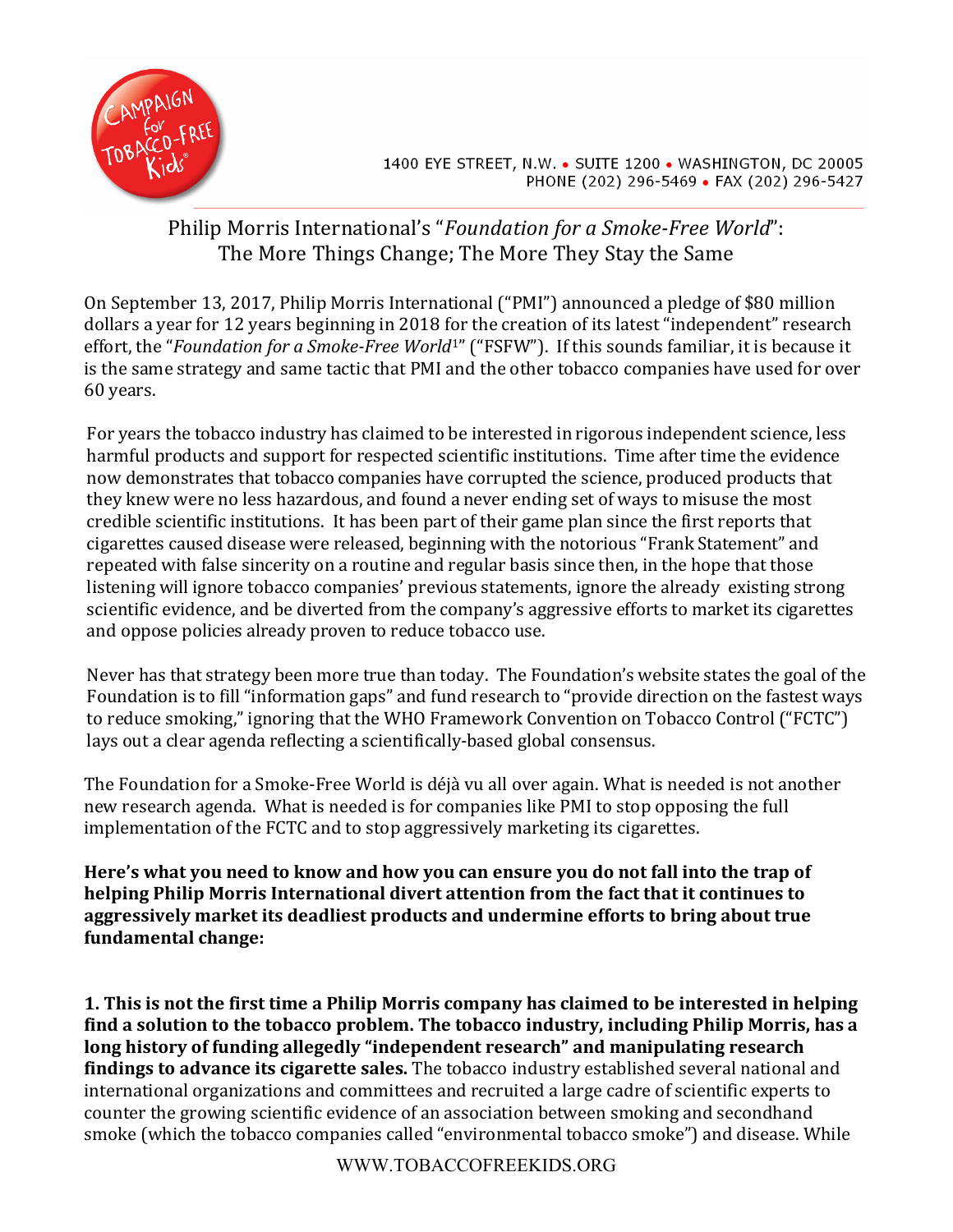these organizations and committees were ostensibly created to support independent scientific research, analysis of tobacco industry documents demonstrates the real purpose of these organizations was to support industry favorable research, create scientific controversy where there was none and discredit scientific research viewed as threatening to the industry.<sup>2</sup>

A U.S. federal court found that several tobacco companies - including Philip Morris International's then parent company Altria<sup>3</sup> – coordinated efforts in a scheme to defraud consumers and the public about the health harms of their products. The Court found that for decades, Philip Morris and other tobacco-related entities sought to establish industry-favorable research via the creation and funding of alleged independent research organizations such as the "Council for Tobacco" Research (CTR)" and the "Center for Indoor Air Research (CIAR)" to protect itself against litigation threats and government regulation.  $4\overline{ }$ 

The Court found that the tobacco industry "research groups "-- largely controlled by company lawyers -- were designed as highly sophisticated public relations vehicles and "[v]irtually none of the research funded by [these groups] centered on immediate questions relating to carcinogenesis and tobacco that could resolve the question of the harms brought about by cigarette smoking...[and instead] the major thrust of [CTR] was to emphasize that human cancers were complex processes, difficult to study and difficult to understand, and to focus on the 'need for more research."<sup>5</sup>

**2.** There already is global consensus on how to reduce cigarette use and smoking-related death and disease. The Foundation is an effort to deflect attention from the Framework **Convention and PMI's efforts to prevent it from being fully implemented.** Public health experts and governments around the world agree on the most effective ways to reduce cigarette smoking and tobacco use globally is to adopt and implement the measures contained in the WHO Framework Convention on Tobacco Control and its implementation guidelines, such as higher tobacco taxes, picture health warnings, smoke-free public places, and bans on tobacco advertising, promotion and sponsorship. New research underwritten by the tobacco industry is not needed we know what really works.

**3. PMI** is not part of the solution. It is a large part of the problem. Philip Morris International continues to oppose and undermine policies proven to reduce cigarette use **around the world.** PMI continues to lobby against effective measures called for by the WHO Framework Convention on Tobacco Control. An investigative report published by Reuters in July 2017 revealed a massive, secret campaign by Philip Morris International to undermine the FCTC, depicting "*a company that has focused its vast global resources on bringing to heel the world's* tobacco control treaty." <sup>6</sup>

In the past several years, PMI has challenged governments' regulatory efforts aimed at reducing smoking and protecting their citizens against the harms of tobacco use in numerous countries including Australia, Canada, France, Norway, Panama, Uruguay and the United Kingdom.<sup>7</sup>

**4.** It is the epitome of hypocrisy for PMI to claim it seeks a smoke-free world. PMI continues to aggressively market its cigarette brands around the world, often in ways that appeal to **kids and much of it targeting low- and middle-income countries.** In many countries, Philip Morris and its subsidiaries have introduced flavored cigarettes that appeal to youth, conducted aggressive marketing near elementary schools, sponsored race cars and concerts, and engaged in other youth-oriented marketing.